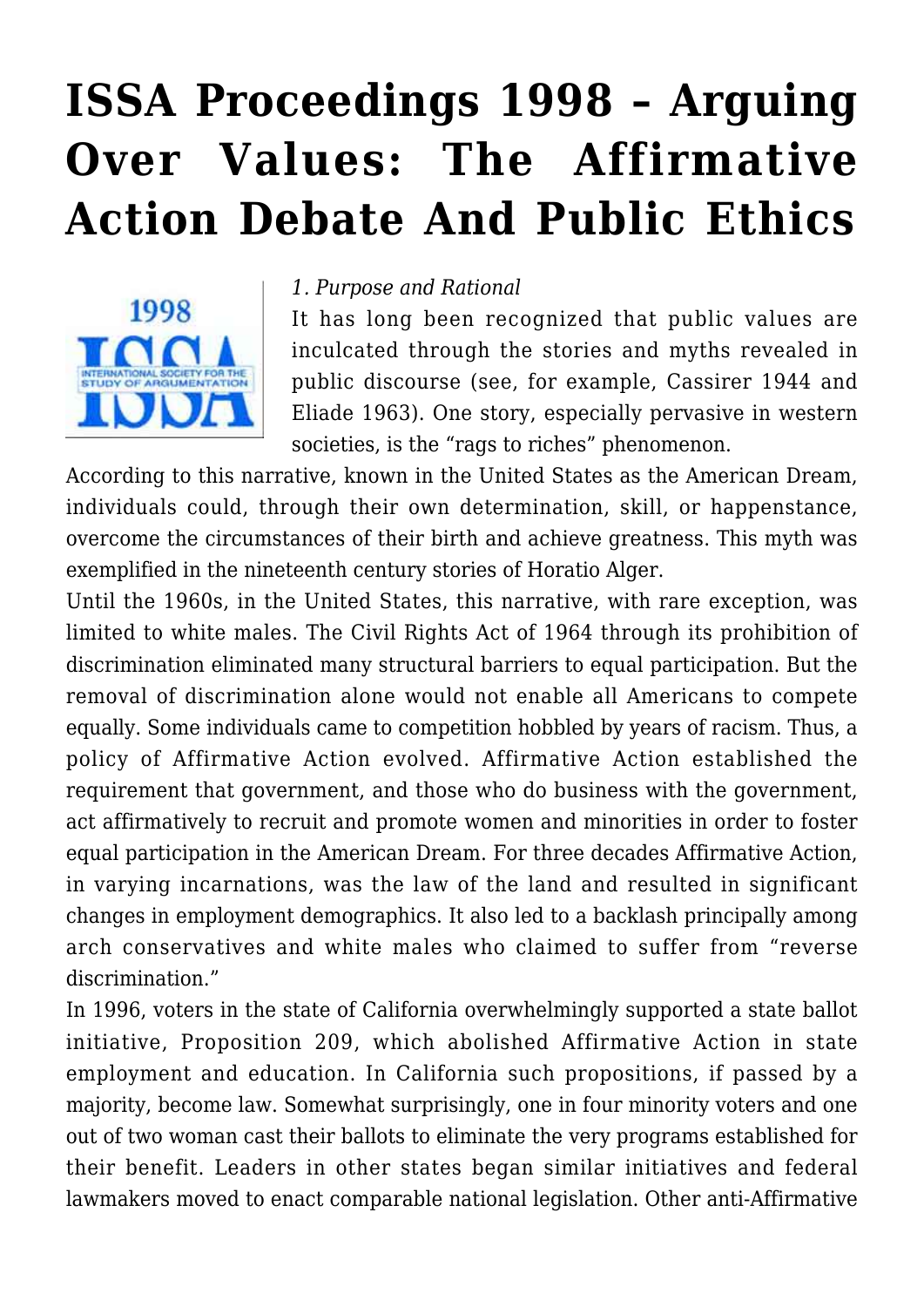Action activists continued to pursue judicial relief. Civil Rights leaders warned that elimination of preferences would significantly and adversely affect employment and educational opportunities for minorities.

This essay examines the remarkable and politically incendiary debate over Affirmative Action in the US. More specifically, representative anecdotes of the main public argumentation over the debate to abolish Affirmative Action will be analyzed to determine its nature and the implications it may have on race relations, public values, and notions of community. Such an inquiry is warranted for several reasons.

First, the Affirmative Action debate touches "the raw nerves of race, gender, and class – all of which are flash points of social debate and so emotionally charged that they beg for rational discussion and analysis" (Beckwith & Jones 1997: backflap).

Second, the public affirmation of legislation reveals public values. Anti-Affirmative Action argumentation began with reactionaries, was subsumed by conservatives and is now voiced by some liberals. Understanding the core values behind these shifting values reveal new conceptions of the "public" and "community" are therefore of interest to argument scholars in that they inform us as to how cultural narratives shape or fail to shape discourse in the public forum. Finally, while Affirmative Action may be a uniquely American program, how cultures cope with the diversity of their populace is an issue many nations must address. In Europe, in particular, many are struggling with issues of discrimination and segmentalism. Argumentation scholarship serves a useful public function if it can inform these debates through analog to what is transpiring in the US.

# *2. Competing Narratives*

One profitable approach to understanding the debate over Affirmative Action is to first explicate the competing stories told by the opposing advocates. Supporters of Affirmative Action inevitably characterize women and minorities as victims of discrimination.

Such discrimination is historical fact. Prior to the civil rights movement and enactment of the Civil Rights Act in 1964, blacks in America were systematically relegated to second-class citizenship.

Segregation was not only evident in "whites only" lunch counters and drinking fountains, it was legal. Shortly before signing the Voting Rights Act of 1965, President Lyndon Baines Johnson called the sweeping changes of the era the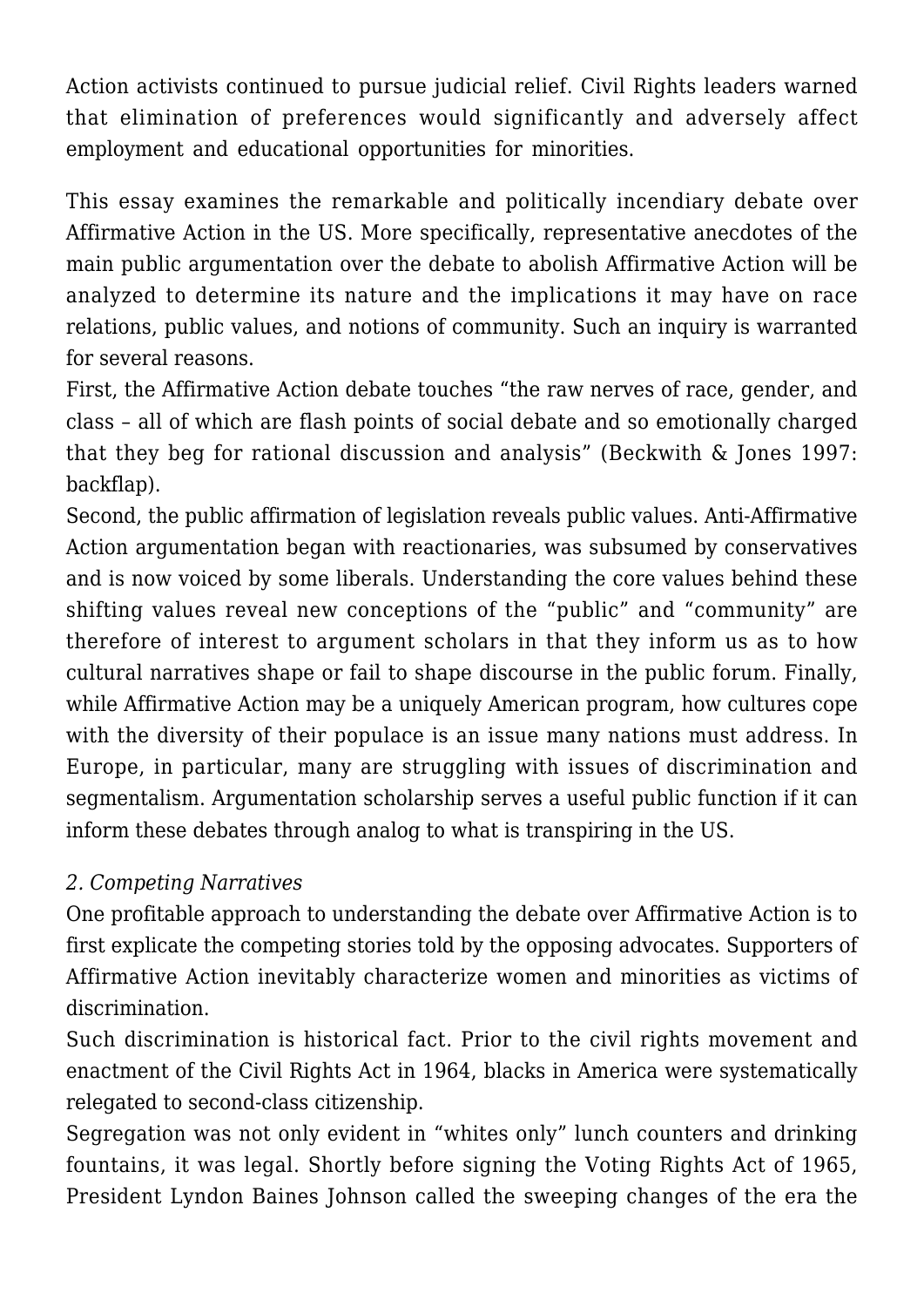beginning of freedom for all Americans to share "fully and equally in American society" (57). But Johnson argued that removing barriers to freedom was not enough. In a now famous passage, Johnson argued that to be fair, more needed to be done:

"*But freedom is not enough. You do not wipe away the scars of centuries by saying: Now you are free to go where you want, and do as you desire, and choose the leaders you please. You do not take a person who, for years has been hobbled by chains and liberate him, bring him up to the starting line of a race and then say: 'you are free to compete with all the others," and still justly believe that you have been completely fair.' Thus it is not enough to open the gates of opportunity. All our citizens must have the ability to walk through those gates. This is the next and the more profound stage of the battle for civil rights. We seek not just freedom but opportunity. We seek not just legal equity but human ability, not just equality as a right and a theory but equality as a fact and equality as a result*  $(57).$ "

For Johnson, equality required that society act affirmatively to level the playing field. Through enforcement of the Civil Rights Act and presidential Executive Order 11246 the Johnson administration required that those private contractors who did business with the federal government provide data as to the number of minorities in the work force contracted for employment. Employers were held accountable for disparities between the work force and the labor force regardless of the cause for these disparities. Thus, as Eastland (1996) argues, "the disparate impact approach made employers responsible for all that had happened to the shackled runners before they got to the starting line (47)."

The Affirmative Action policy instigated with Johnson was expanded under Presidents Nixon, Ford, Carter and even Reagan and Bush, though both of the latter two presidents opposed Affirmative Action. By 1996 Affirmative Action not only applied to blacks, but women and other racial and ethnic minorities. In order to achieve the goal of matching the percentage of women and minorities employed by a business or enrolled in a university with the numbers found in society, preferences for hiring and promotion were commonplace.

Sometimes this necessitated modifying hiring criteria, lowering standards, or taking into account the race, sex, or ethnicity of applicants. Governments utilized set-asides (guaranteeing a percentage of work for minorities and women only) and occasionally courts ordered quotas to achieve diversity in government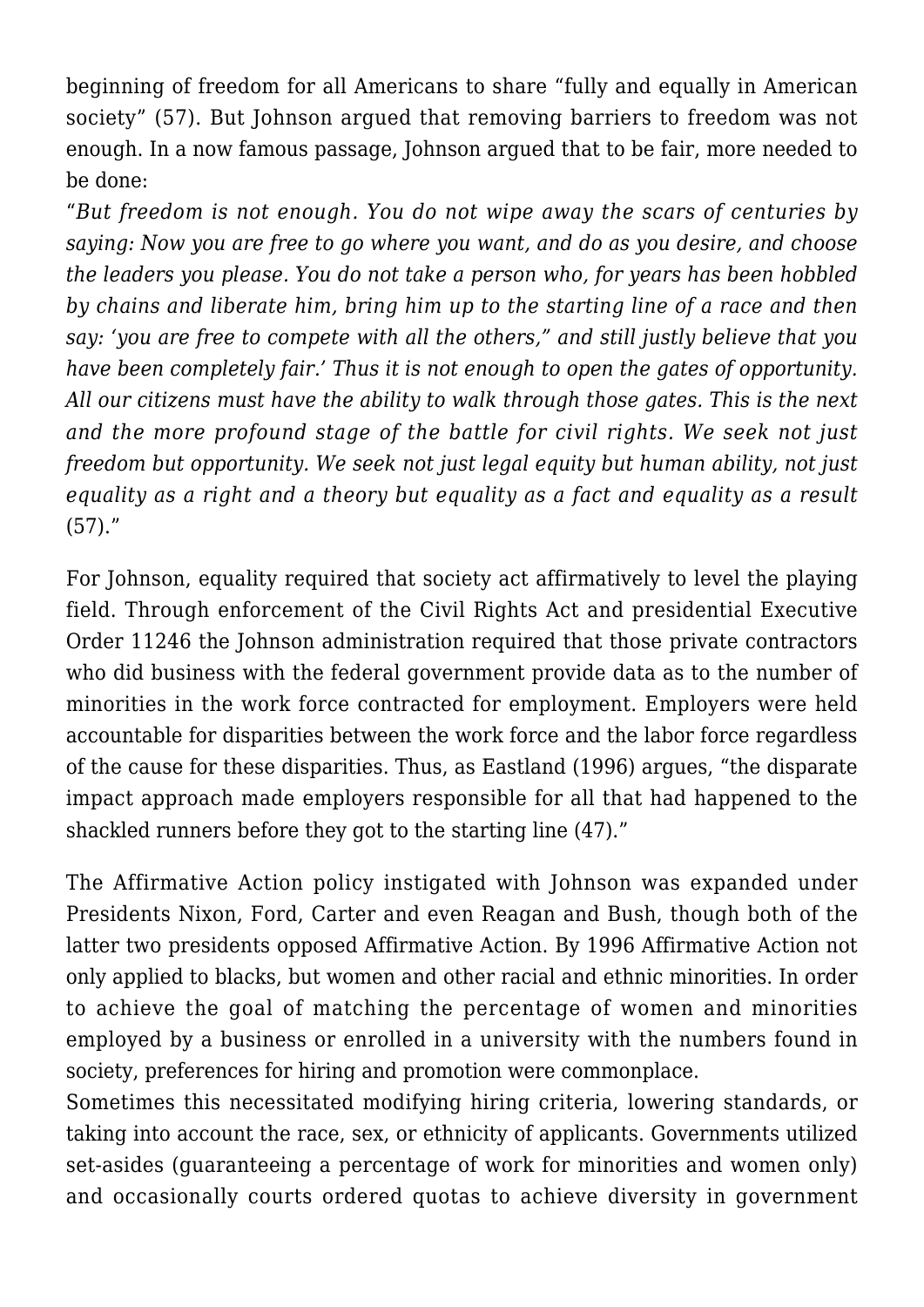employment (e.g., police and fire departments).

The goal of such actions is a more diverse workplace and a reduction in poverty by those groups separated from the main stream by discrimination. Gains have clearly been made in the last 30 years, but supporters of Affirmative Action argue that there is much that remains to be accomplished. Edley (1996) presents the following evidence to document the racial disparities in economic conditions:

– black unemployment hovers at twice that among whites.

– the median annual income for black males working full-time is 30 percent less than for white males.

– while one in every seven white children under the age of six lives below the poverty level, one of every two black children does.

– according to the 1990 census, only 2.4 percent of the nation's businesses are owned by blacks.

– less than three percent of college graduates are unemployed, but whites are almost twice as likely as blacks to have a college degree.

– white males hold 97 percent of senior management positions in Fortune 1000 industrial and Fortune 500 service organizations.

Only 0.6 percent of senior management are African American; 0.3 percent are Asian and 0.4 percent are Hispanic – the median net worth of black households is only 8 percent of that of whites (42-44). Similar data is presented concerning the economic disparities of women.

Advocates of Affirmative Action also cite studies documenting the extent of discrimination in the current work place. Bergmann (1996) presents a study conducted by the Urban Institute in which pairs of men, one white and one black applied for entry level jobs chosen at random from the newspaper. Even though the pairs of men were matched in terms of physical size, education and claimed experience, and even though black job seekers were coached in mock interview sessions to act like the white person they were paired with, the Urban Institute found that the young white men were offered jobs 45 percent more often than the young black men. When the researchers paired whites with Hispanics fluent in English, the Anglos received 52 percent more job offers.

With this data in mind, the pro-Affirmative Action narrative becomes clear: women and minorities (victims) need protection and assistance from government (hero) lest they be discriminated against either intentionally or de facto by business and higher education (villains). Bergmann (1996) makes this contention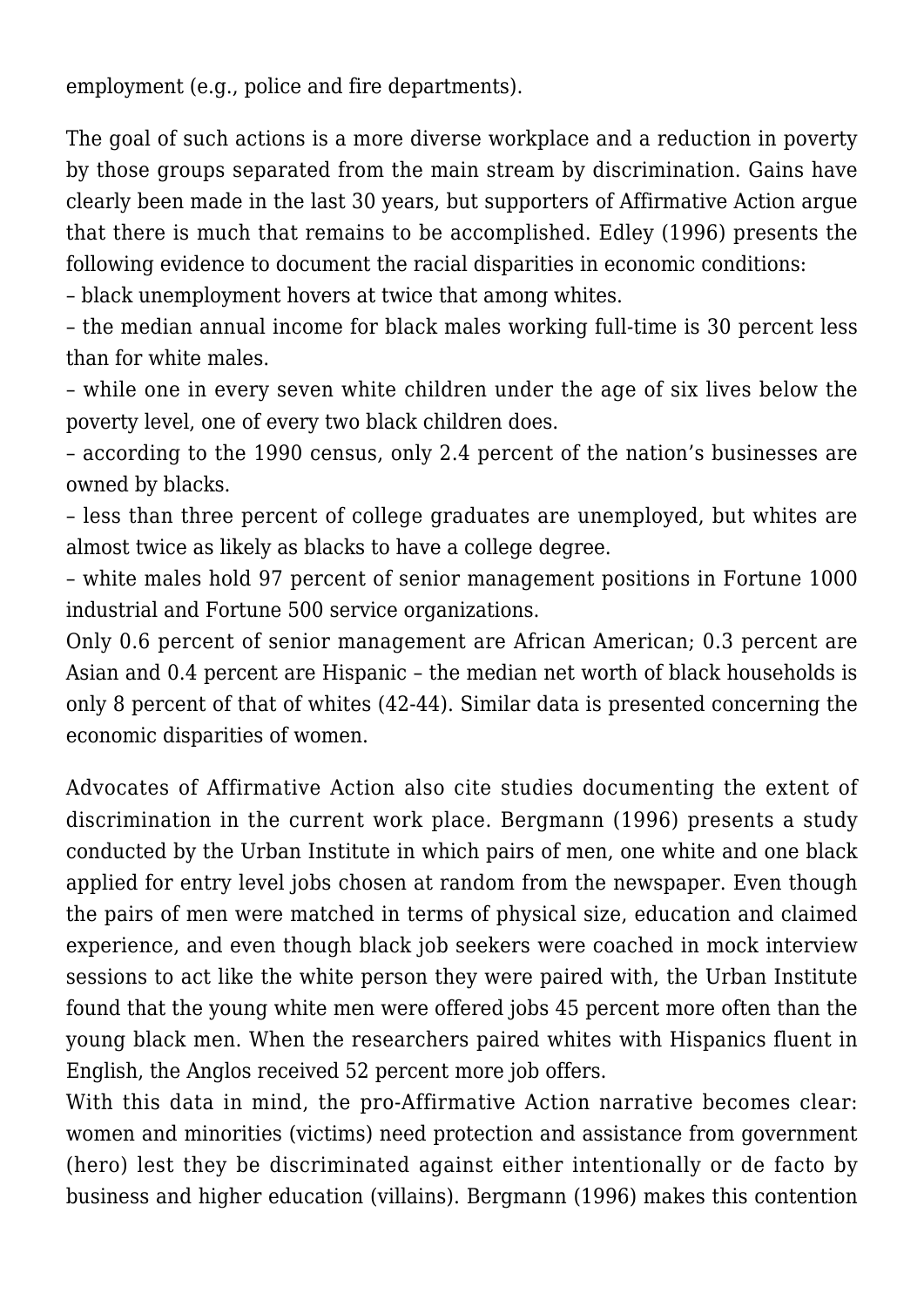explicit:

"*Exhortation against discrimination, which can be ignored, has not inspired much progress, nor have expensive lawsuits against a handful of discriminators – these can take decades to work their way through the courts. Affirmative action provides a series of practical steps for dismantling discrimination: rounding out promising candidates, getting rid of artificial barriers, outflanking influential people who do not want to see change, shoehorning capable candidates into positions not previously held by people of their race or gender, and grooming the best of them for larger roles* (9)."

Of course, opponents of Affirmative Action tell a different story. When the Civil Rights Act and the Voting Rights Act were first proposed, the main opposition came from southern congress men. These men were seen as reactionaries stubbornly trying to preserve the segregationist south. As such they were largely marginalized.

One victory was in an explicit prohibition against the use of quotas to achieve integration. As the civil rights fights of the 1960s came to a close, Affirmative Action became a bipartisan effort. Richard Nixon oversaw a significant expansion of Affirmative Action. As did Ford and Carter. More importantly, explicit racism became unacceptable. Kinder and Sanders (1996) note that passionate defenses of segregation and deliberate appeals to racism that characterized campaign discourse in the south during the late 1950s were no longer publicly acceptable. In fact, there was little public opposition to Affirmative Action during the 1970s. This began to change with the election of Ronald Reagan.

One significant component of the Reagan revolution, as it came to be known, was the attitude that government was not the solution to the nation's problems, government was the problem. Whereas supporters of Affirmative Action applauded government's role of assuring redress for past discrimination and protection from current bigotry, opponents saw yet another instance of government intrusiveness. In addition, Affirmative Action itself had changed. While Johnson had originally presented Affirmative Action as a remedy for the consequences of slavery, the policy had been expanded to include women, Asians, Native Americans and Hispanics. Only white, non-Hispanic males were not covered by Affirmative Action. Yet, LaNoue (1993) calculated that during the 1970s the population of those eligible for Affirmative Action grew seven time faster than the population of those not so eligible, and more than five times faster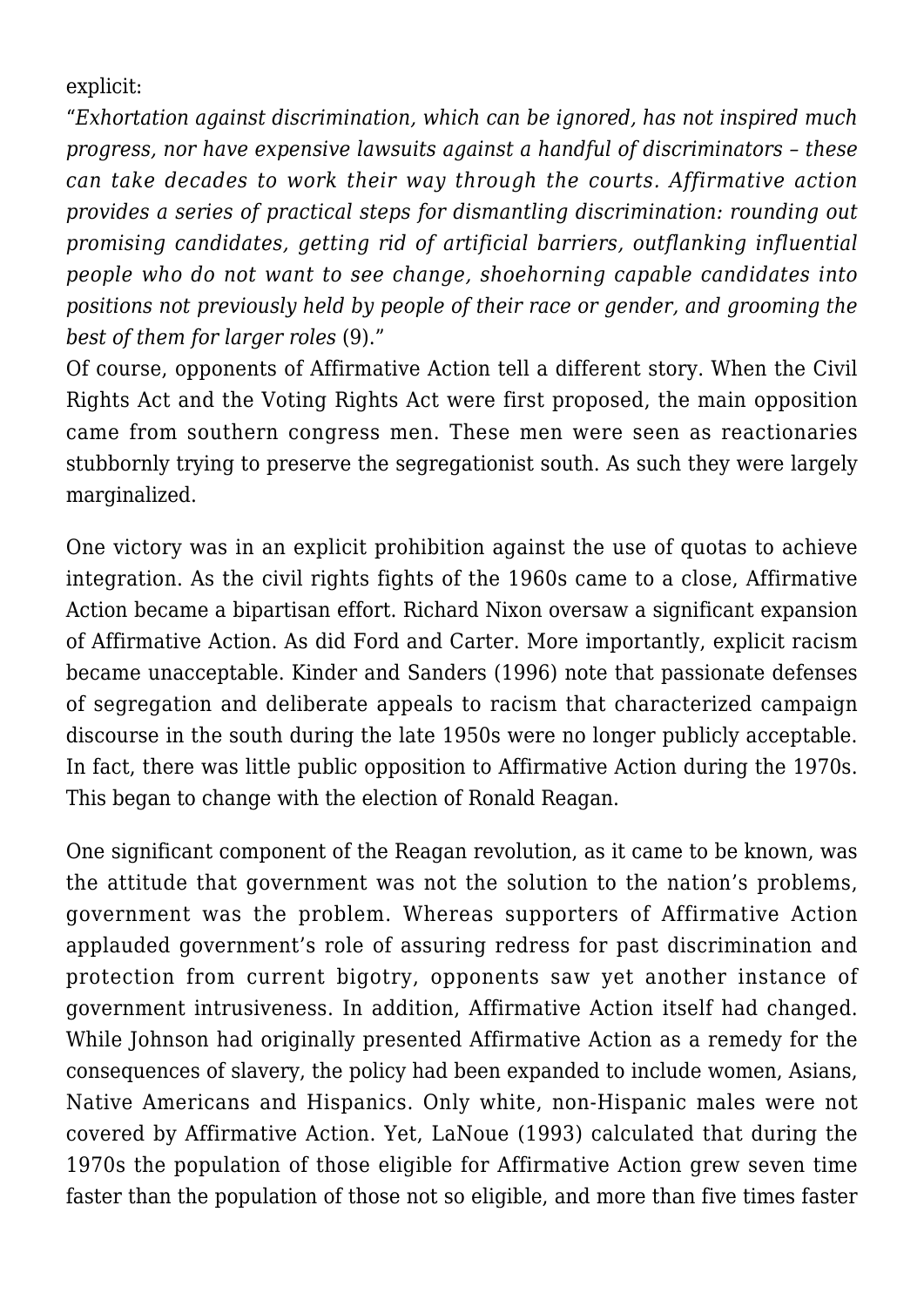in the 1980s. As a result, in 1995, a year before Californians voted on the proposition to end preferences, 73 percent of the population fell within the protections of the policy (Eastland 1996).

The result of preferences being given to such a large percent of the population was a backlash among some white males. Stories of reverse discrimination circulated and some reached the courts. White males who scored higher on standardized tests, only to have their places taken by lower scoring minorities, sued for redress.

Alan Bakke, for example, sued the University of California at Berkeley med school for giving preference to an African American.

Similarly, standards for physically demanding jobs in law enforcement and fire fighting were softened to permit women to successfully compete. The emphasis on achieving "results" that mirrored societal representation also seemed more and more like quotas. It also had the unanticipated consequence of pitting women against minorities and minority against minority. In the case of Hopwood v Texas, a white woman was denied admission to the University of Texas' law school because the law school set aside 15 percent of its admissions for Hispanic students. And in California, U.C. Berkeley and UCLA refused to enroll Asian students in order to give preference to blacks and Hispanics because Asians were already disproportionately represented at those institutions.

The result of these changes was a preference policy that many Americans considered unfair. Pojman (1992, 188) indicates that "*Affirmative Action simply shifts injustice, setting blacks and women against young white males, especially ethnic and poor white males. It does little to rectify the goal of providing equal opportunity to all." In their 1993 study, Sniderman and Piazza of Stanford and Berkeley contend that their data shows whites oppose Affirmative Action mainly because it violates "convictions about fairness and fair play that make up the American Creed" (in Eastland 1996, 157). They conclude that "The principle of preferential treatment runs against the Creed. . . . It produces resentment and disaffection not because it assists blacks. . . but because it is judged to be unfair*."

Opponents of Affirmative Action further contend that this unfair policy is not warranted because minorities do not need protection from racism. Racism is a far less prevalent than it once was.

Sniderman and Piazza (1993) conclude that while prejudice had not disappeared, it "no longer organizes and dominates the reactions of whites; it no longer leads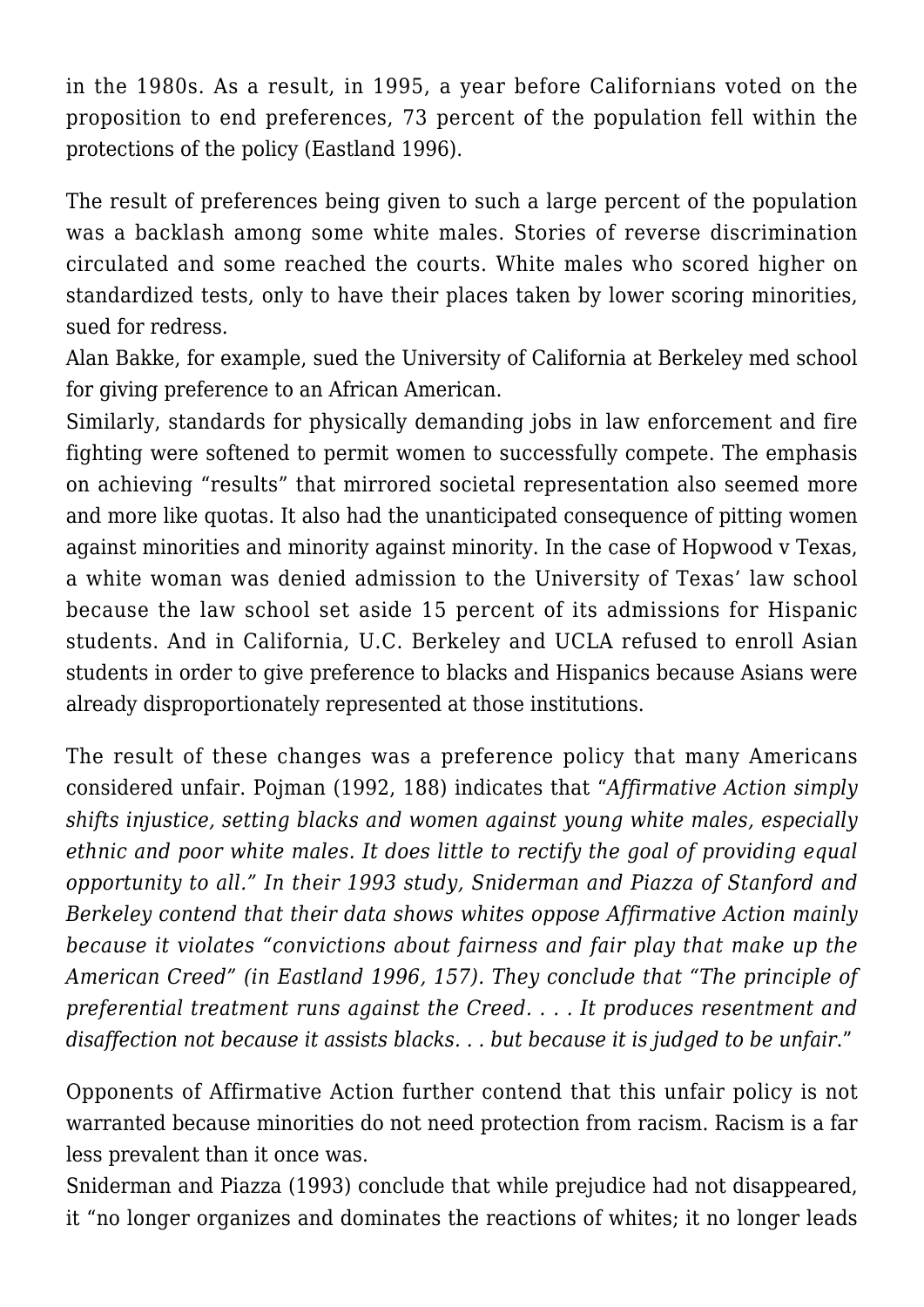large numbers of them to oppose public policies to assist blacks across-the-board" (in Eastland 1996, 157).

In fact, Wilson (1978) argues that economic class has more to do with black's lack of opportunities than does outright racism. Statistical analyses documenting income differentials came under attack by Sowell (1984), "Often the very same raw data point to different conclusions at different levels of aggregation. For example, statistics have shown that black faculty members earn less than white faculty members, but as these data are broken down by field of specialization, by number of publications, by possession (or nonpossession) of a Ph.D. and by ranking of the institution that issued it, then the black-white income difference not only shrinks but disappears, and in some cases reverse – with black faculty earning more than white faculty with the same characteristics"(114). Even if racism was responsible for the economic travails of blacks, Wilson (1990) contends that Affirmative Action is ill-equipped to redress these economic difficulties because its greatest benefits go to those among the minority community who need them the least.

"*Minority individuals from the most advantaged families tend to be disproportionately represented among those of their racial group most qualified for preferred status, such as college admissions, higher-paying jobs, and promotions. Thus policies of preferential treatment are likely to improve further the socioeconomic positions of the more advantaged without adequately remedying the problems of the disadvantaged*"(157).

The story told by anti-Affirmative Action advocates is that preferences are unfair and unnecessary. But the story does not end there. Those who favor the elimination of Affirmative Action also contend that it is disadvantageous to those it purports to assist.

First, it stigmatizes minorities and women. These advocates claim that when we see a black doctor or a Hispanic lawyer we assume they achieved their status because of a policy of preference, not because of their ability. And worse, we assume that they are less able because they needed help to even start their careers (Edley 1996). This stigmatization is especially problematic because the individual is powerless to thwart it.

A second adverse consequence of Affirmative Action is the fostering of a victim mentality. Affirmative Action preferences exist because minorities and women have suffered in the past, or will suffer absent these policies. That makes them victims. There would be no need for such preferences, say those opposed to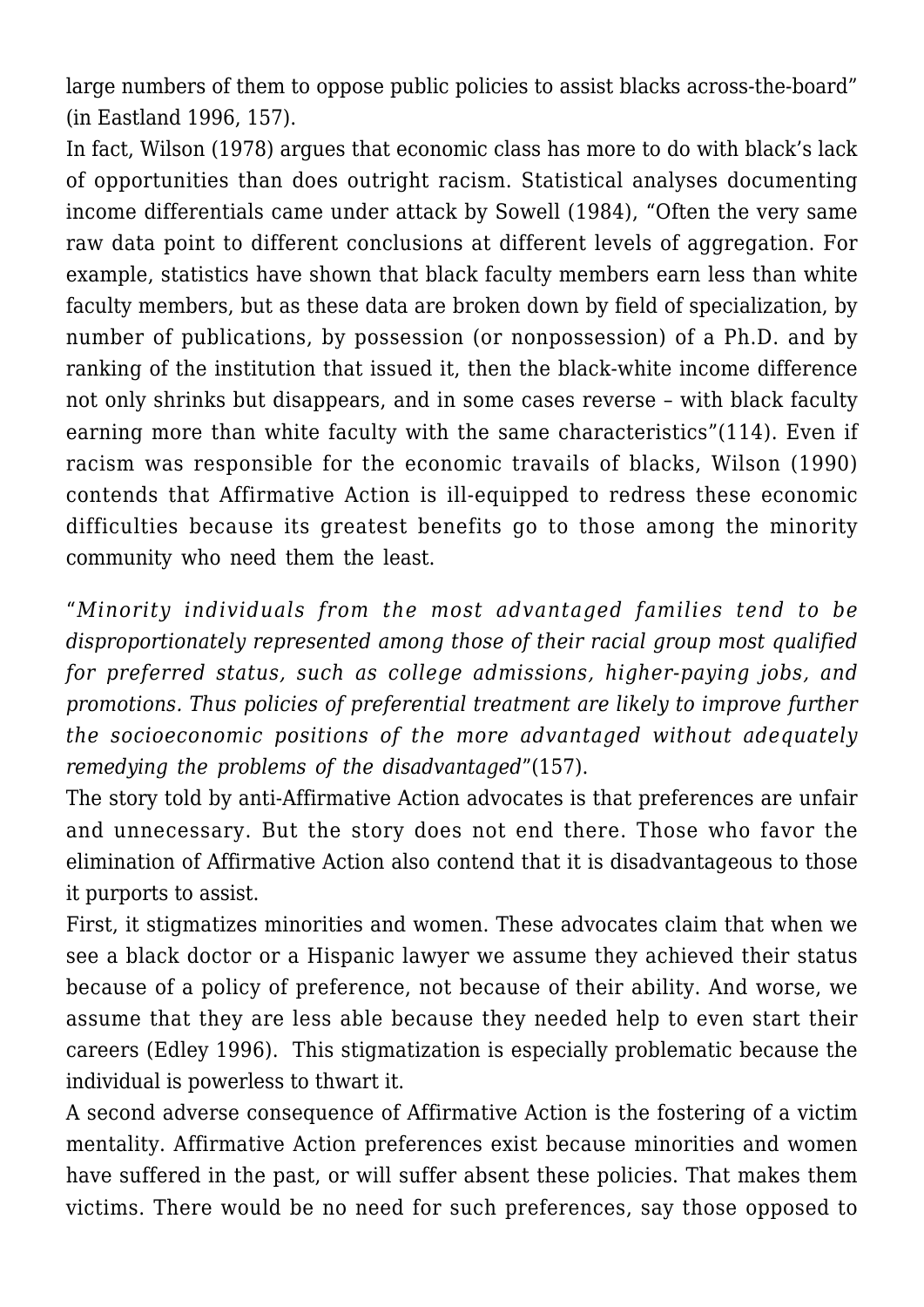preferences, if there were no victims. But Steele (1990) argues that the very act of identifying blacks as victims encourages them to exploit there own past victimage as a source of power and privilege:

"*In this way, Affirmative Action nurtures a victim-focused identity in blacks. The obvious irony here is that we become inadvertently invested in the very condition we are trying to overcome. Racial preferences send us the message that there is more power in our past suffering than our present achievements – none of which could bring us preference over others"* (137).

The victim-focus debilitates because it creates self-doubt and leads to scapegoating. Connerly (1996) contends that "We are saying to young black kids, if at first you don't succeed, redefine success, because your failure must have been the result of culturally biased exams, the lack of role models, and a racist society. Our kids have come to believe that they cannot survive in a world without special consideration. Their competitive spirit has been weakened by this dependency on Affirmative Action" (67). The effect of this self-doubt is so pernicious that Steele considers advising his children to turn down preferential treatment, and Eastland celebrates a Hispanic fire fighter who turned down an Affirmative Action promotion.

The final way that Affirmative Action harms those it purports to protect, according to those opposed to this policy, is that it entrenches thinking in terms of race. Support for Affirmative Action is a belief that racial progress can be accomplished through the use of race-conscious policies. Supreme Court Justice Harry Blackmun made this assumption explicit in his opinion in *Regents of University of California v Bakke* (1978): "In order to get beyond racism, we must first take account of race. There is no other way. And in order to treat some persons equally, we must treat them differently" (xxv). To those who favor abolishing Affirmative Action this approach merely compounds the problem. The goal, argue these advocates, should be a color-blind society. This is the dream to which Martin Luther King spoke so eloquently: "I have a dream that my four little children will one day live in a nation where they will not be judged by the color of their skin but by the content of their character." In such a society equality would prevail and color would not matter. That is the purported goal of those who oppose Affirmative Action.

The importance of the appeal to equality is illustrated by the wording of the California proposition that ended Affirmative Action. No where in the proposition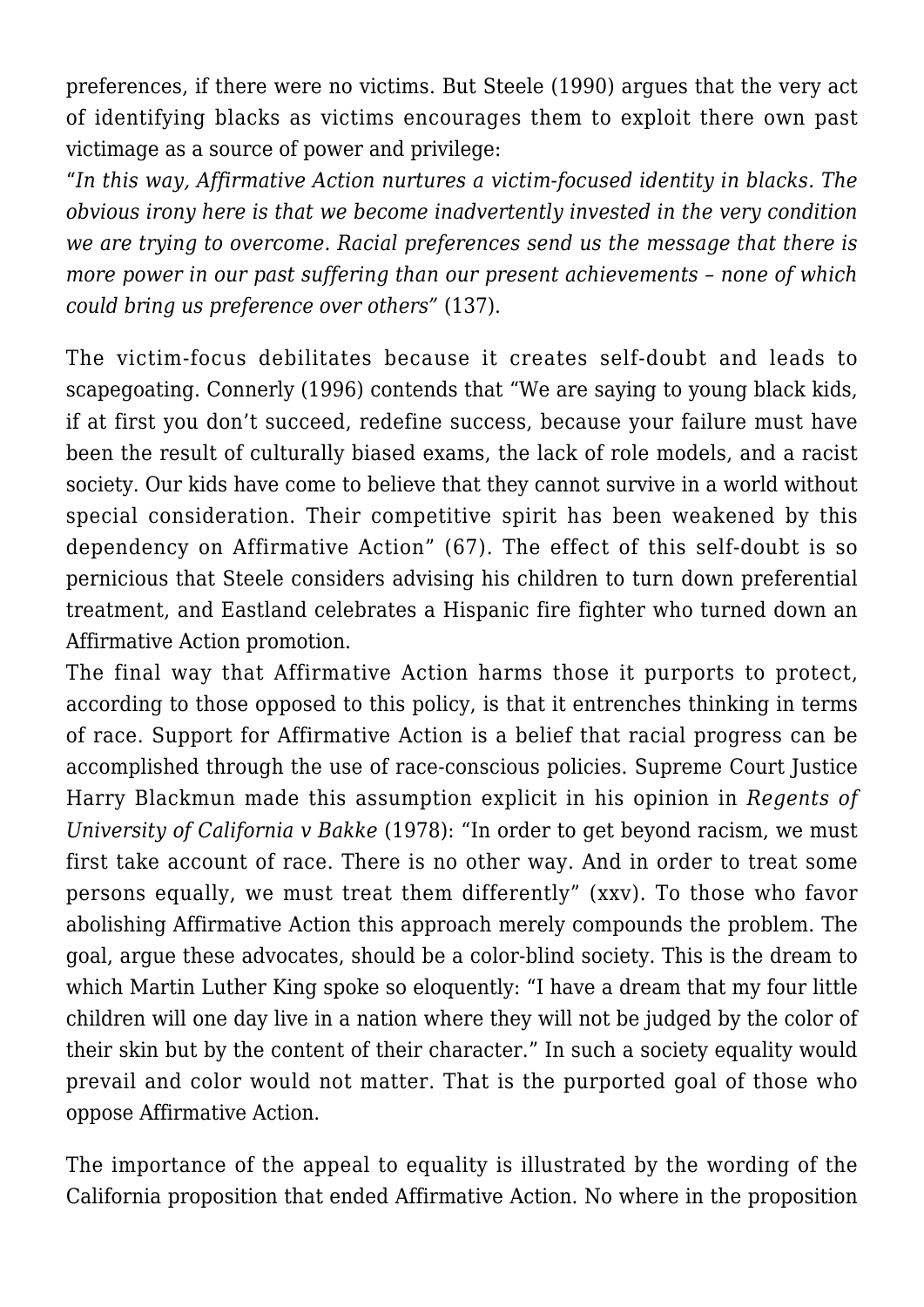is Affirmative Action mentioned. Instead, Proposition 209 is called the California Civil Rights Initiative (CIRRI). Its wording is taken from the Civil Rights of 1964. The proposition states: Neither the State of California nor any of its political subdivisions or agents shall use race, color, ethnicity, or national origin as a criterion for either discriminating against, or granting preferential treatment to, any individual or group in the operation of the State's systems of public employment, public education or public contracting." Supporters of Affirmative Action challenged the wording of the proposition even before the election alleging that the failure to state that the proposition abolished Affirmative Action was misleading. The court did not agree.

From this examination of the arguments offered in opposition to Affirmative Action it is reasonable to conclude that the story being told depicts white males as the victims of the unfair, unwarranted, counterproductive policy promulgated by misguided (villains) liberals. The heroes of this tale are those who reject preferential treatment and those who campaign against it.

## *3. Audience Adherence*

California Proposition 209 passed with 54 percent of the vote. When broken down by race, ethnicity and gender we learn that 61 percent of males and 48 percent of females voted for the proposition. Twenty-six percent of blacks, 24 percent of Latinos, 39 percent of Asians, and 63 percent of whites favored this proposition.

Ladd (1995) analyzed survey data from 1985 to 1994. His findings indicate that Americans prefer hiring and admissions decisions be based on merit not on a preference to make up for past denials of opportunity. This data suggests that American voters are finding the arguments of the anti-Affirmative Action advocates more compelling. While we cannot be sure why this is the case, it appears this is not simply a case of citizens voting their own self-interest. Sizable numbers of women and minorities voted to end Affirmative Action, and studies by Kinder and Sanders (1996) lead them to conclude:

"*Self-interest turns out to be largely irrelevant to public opinion on matters of race. For the most part when faced with policy proposals on school desegregation or Affirmative Action, whites and blacks come to their views without calculating what's in it for them. . . . And this means self-interest cannot explain the huge differences we see between black and white Americans on matters of racial policy*" (88-89).

If the explanation lies, at least in part, on the narratives presented, we can identify several components of the anti-Affirmative Action argument that might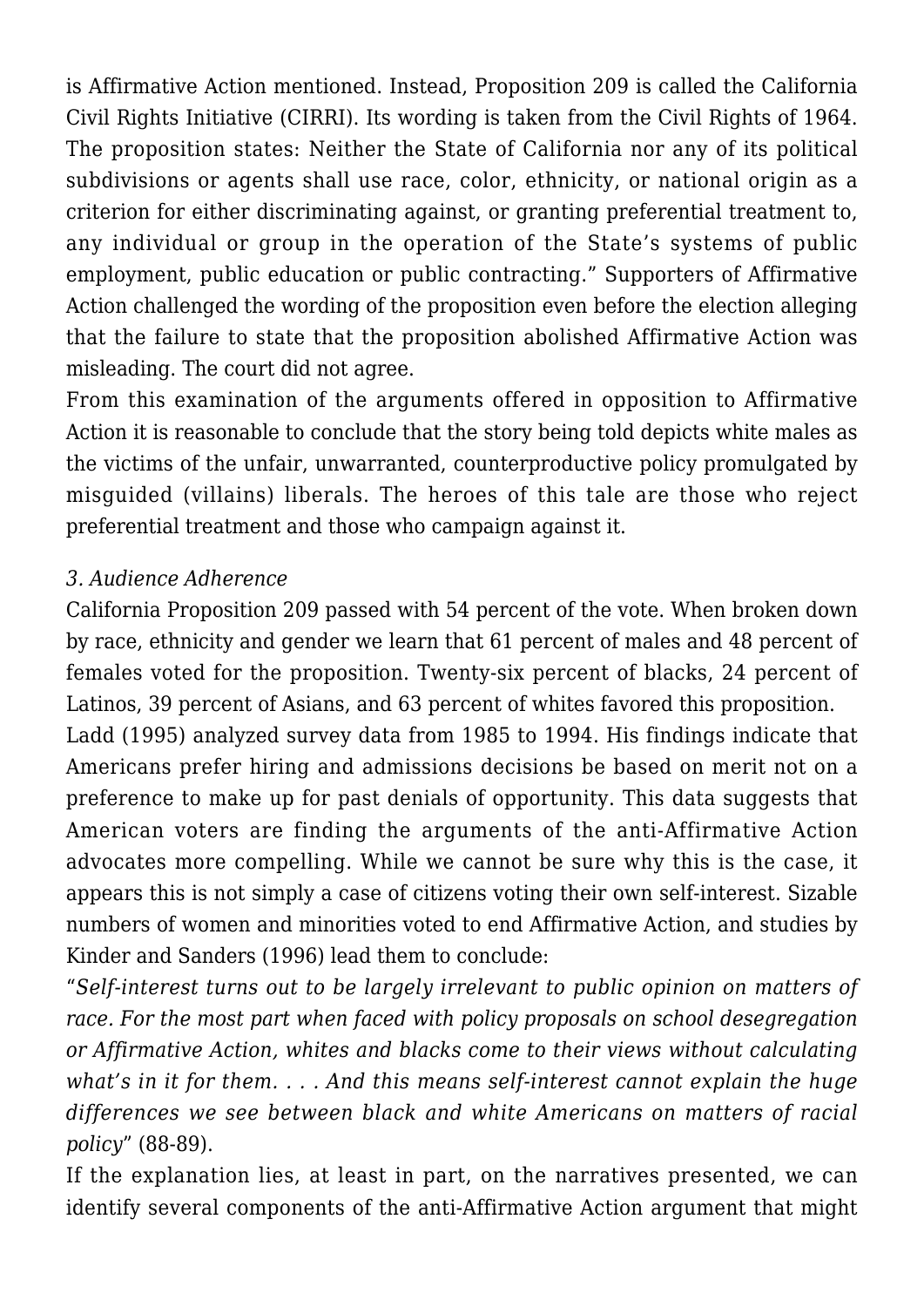account for the .greater adherence.

First, these advocates successfully co-opted the hero of the Affirmative Action supporters. Martin Luther King is a powerful and revered figure in race relations. It is easy to see why tying their opposition to preferences to King's vision of a better, color-blind world rang true to many voters.

Second, those opposed to Affirmative Action invoked a powerful mythos – the color-blind world. From the Declaration of Independence which pronounced inalienable rights for all of us, through the formulation of the American Dream, Americans have always professed a belief in the equality of opportunity for all. That one group (or many groups) should receive preferential treatment runs counter to this core value. Especially when those asked to suffer had no direct part in the transgressions against women and/or minorities.

Third, opposition advocates more successfully combined examples and generalizations. The literature of those opposed to Affirmative Action is replete with cases of individuals who were passed over because of preferential treatment for women or minorities. These stories make the narrative more concrete and personal. There was a dearth examples of those who benefited from Affirmative Action. Perhaps this is an outgrowth of the stigmatization argument. Identification of one's self as the beneficiary of Affirmative Action is to call into question one's legitimacy. Nevertheless, the failure to personify the outcome of preferences has impaired the effectiveness of the pro-Affirmative Action narrative.

Finally, the movement from explicit segregationist and racist argument to what Himelstein (1983) calls the use of racial code words permits the advocate and audience to share the latent message without needing to make it explicit. Himelstein defines a racial code as "a word or phrase which communicates a wellunderstood but implicit meaning to part of a public audience while preserving for the speaker deniability of that meaning by reference to its denotative explicit meaning" (156).

In Himelstein's study conservative white politicians in Mississippi during the 1970s needed the support of racially resentful white voters, but they also needed to avoid being labeled racists. The solution was the use of code words. References to "racial discord" or "federal intrusion" or "outside agitation" reminded southern white voters that the real issue before them was race. Others who have profitably studied the use of racial codes include Rose (1992), Howell & Warren (1992), and Page (1978).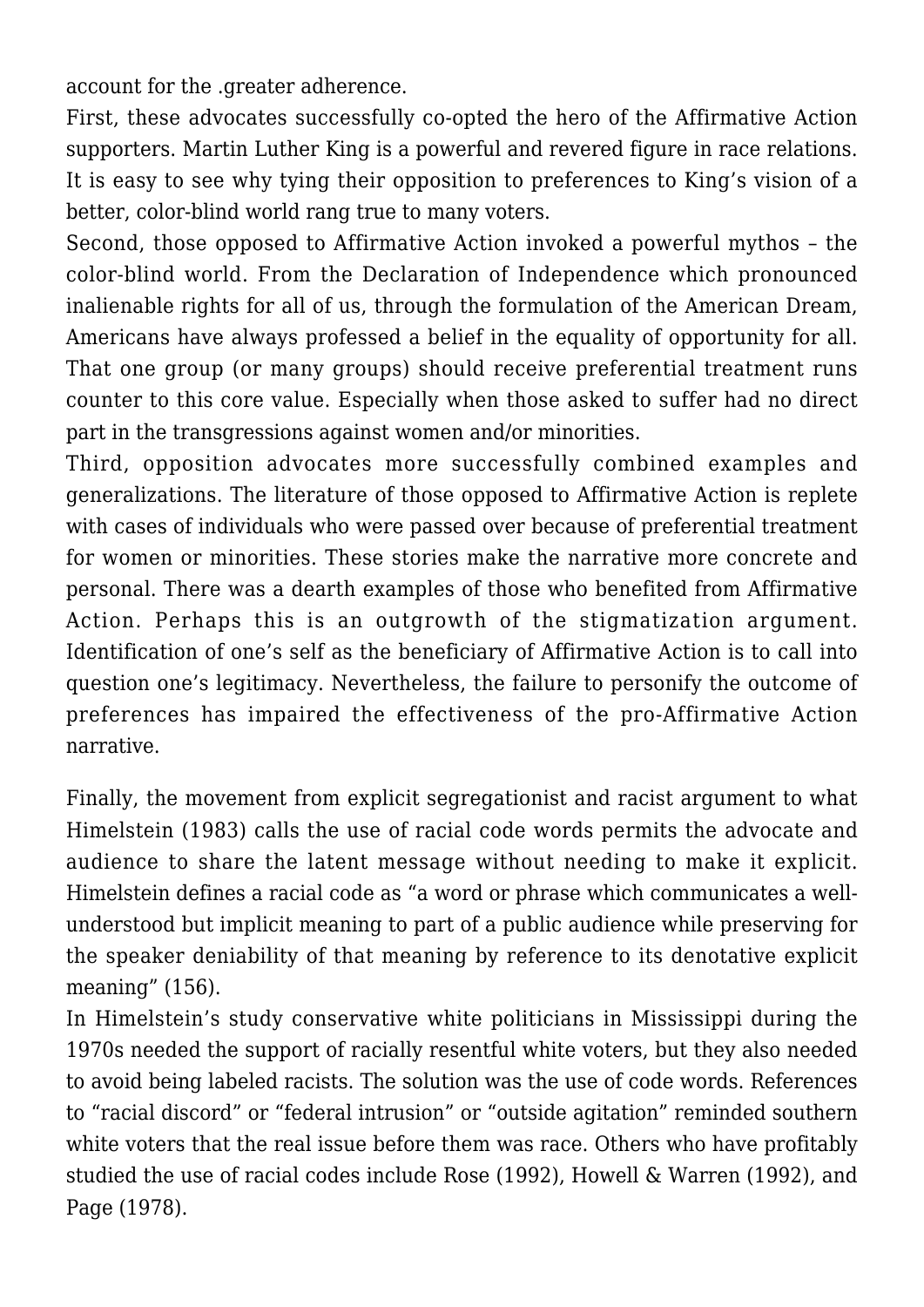In the current debate, those opposed to preferences studiously avoid racist language and stridently deny racist intent. Nevertheless, their language conveys the same racist overtones to one who looks for it as David Duke's or George Wallace's. For those who feel threatened by women and minorities in the workplace or university, racial codes permit the evoking of those attitudes without the explicit use of racist argument. Similarly, those who are made uneasy by the successes of women and minorities have their concerns legitimated and allayed. Their uneasiness in not the result of their own bigotry or racism, it is the stigma which attaches itself involuntarily to those who may have benefited from preferences. It cannot be bigotry or racism if the same feelings are manifested in the benefiting individual.

# *4. Implications*

The preceding analysis yields several implications. First, the Affirmative Action debate as currently practiced could endanger the sense of community necessary for consensus (Habermas 1984).

The use of racial codes necessarily undercuts and is antithetical to ideal speaking situations (Habermas 1970). In the same vain, employing Affirmative Action as a wedge issue, dividing liberal and conservative voices, threatens shared conceptions of the public. On the other hand, perpetuating racial distinctions, even going so far as to use racial distinctions in the quest to overcome such distinctions, marginalizes disparate voices and may equally obviate consensus building.

Second, the appeal to a color-blind world, while intuitively appealing, miscasts the debate. Contemporary perspectives on culture do not envision a homogeneous culture where race, gender and ethnicity merge to one. Such an eventuality may be undesirable even if it were attainable. For who is capable of divorcing themselves from themselves? As Cose (1997) writes: "Race is an essential part of who we are (and how we see others) that is no more easily shed than unpleasant memories. Few of us would choose to be rendered raceless – suddenly without a tribe" (xxii).

Then where does that leave scholars of argumentation? Promoting talk. Ideal, consensus advancing, talk. We have reached the moment when conversation about race relations is more than appropriate. Argumentation scholars have a unique opportunity to foster such talk. We need free, explicit, explorative, continuing conversation about where we are, where we might be going, and how we might profitably get there.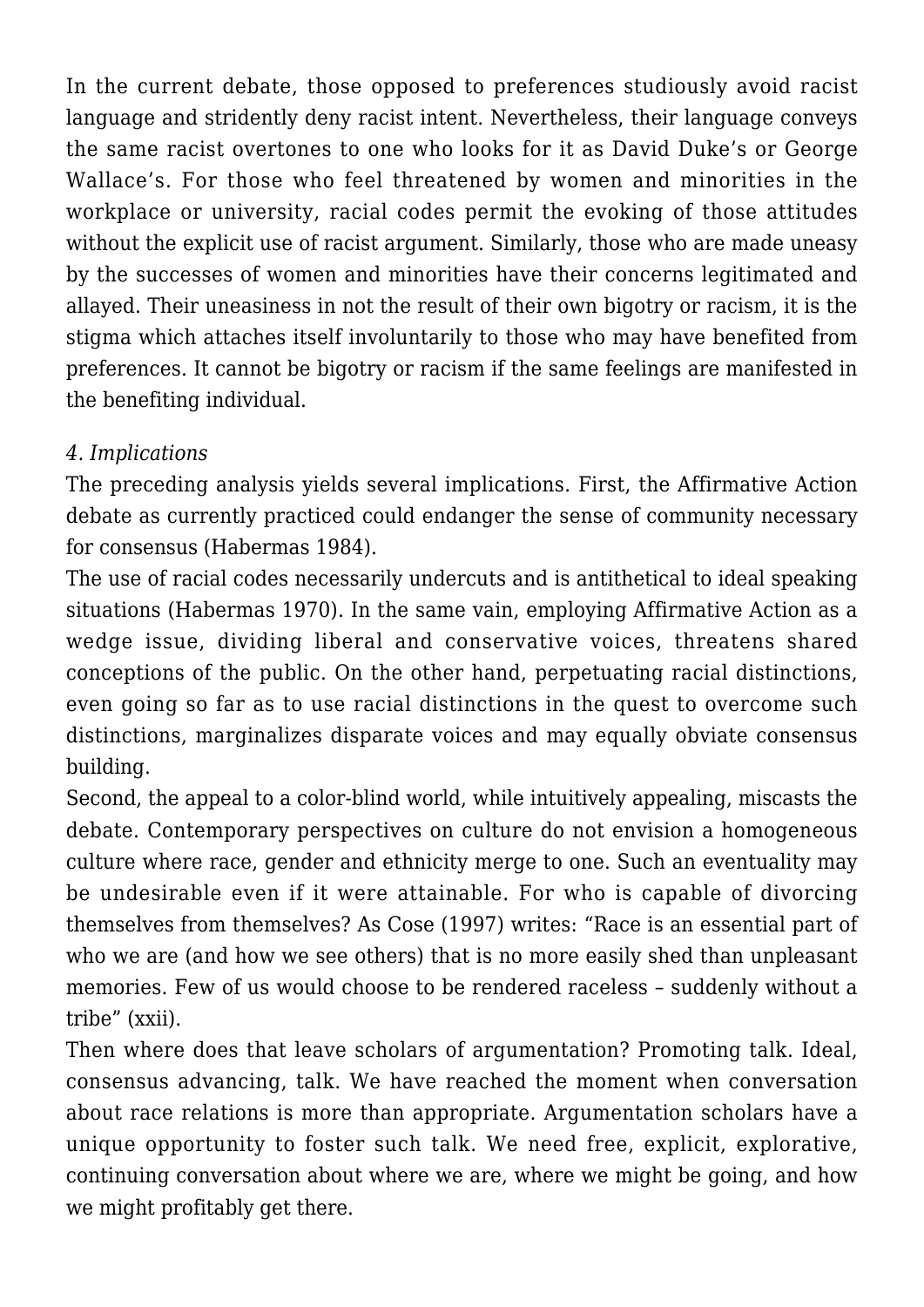Finally, we need to reconceptualize the notion of victim presented in the argumentative discourse of both those who favor Affirmative Action and those who do not. Currently, both camps speak in terms of a zero-sum game. If women and minorities win, white males lose. If white males win, women and minorities lose. Such a perspective is neither profitable, nor conducive to reaching consensus.

Instead we might profitably build on the jointness of our circumstances; our shared investment in the collective. Edley (1996) writes of the need for interest accommodation. From this perspective advocates search for common ground and community rather than employing "moral calculation, rights-based litigation, or raw majority power. . . Perhaps the majority can each give a little, rather than insisting that one has all the entitlement marbles and the other must bear all the costs. For example, in a situation where layoffs of last-hired workers may obliterate the gains from Affirmative Action, some commentators have suggested job-sharing or wage reduction schemes" (251). Similarly, since much of the dispute over Affirmative Action concerns disagreement between whether it is necessary to use preferences to achieve outcomes or whether it is more important to assure an equitable process, Edley argues that a first step may be to reach consensus on the "disadvantages still worked by the lingering poisons of racial caste" (257). Only through moving the policy debate from the contentious quasijudicial model to one of mutually beneficial negotiation can we hope to resolve the competing tensions and achieve community.

### REFERENCES

Beckwith F. J. & T. E. Jones. (1997). *Affirmative Action: Social Justice or Reverse Discrimination?* Amherst, NY: Prometheus.

Bergmann, B. R. (1996). *In Defense of Affirmative Action*. New York: New Republic Books.

Cassirer, E. (1944). *An Essay on Man: An Introduction to the Philosophy of Human Culture.* New Haven: Yale University Press.

Connerly, W. (1996). The sweet music of equal treatment. In: F. J. Beckwith & T. E. Jones (Eds.). *Affirmative Action: Social Justice or Reverse Discrimination?* (pp. 64-69), Amherst, NY: Prometheus.

Cose, E. (1997). *Color-Blind: Seeing Beyond Race in a Race Obsessed World*. New York: Harper Perennial.

Eastland, T. (1996). *Ending Affirmative Action: The Case for Colorblind Justice*. New York: Basic Books.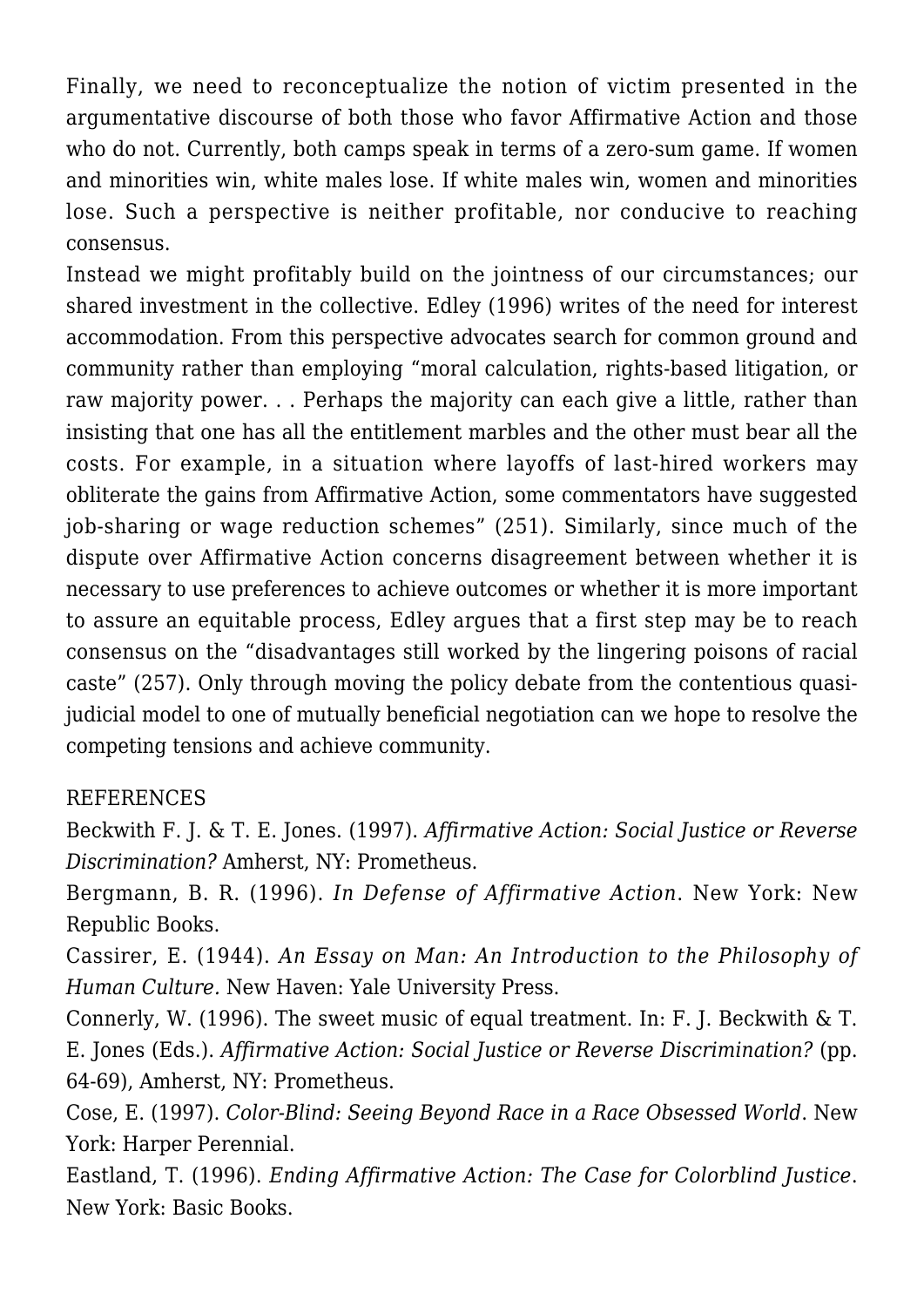Edley, C. Jr. (1996). *Not Black and White: Affirmative Action and American Values.* New York: Hill & Wang.

Eliade, M. (1963). *Myth and Reality*. New York: Harper Colophon.

Habermas, J. (1970). Toward a theory of communicative competence. *Recent Sociology* 2, 114-48.

Habermas, J. (1984). *The Theory of Communicative Action, Vol. I, Reason and the Rationalization of Society.* (trans.). T. McCarthy. Boston: Beacon Press.

Himmelstein, J. (1983). Rhetorical continuities in the politics of race: The closed society revisited. *Southern Speech Communication Journal* 48, 153-66.

Howell, S. E. & S. Warren. (1992). Public opinion and David Duke. In D. Rose (Ed.). *The Emergence of David Duke and the Politics of Race.* Chapel Hill: University of North Carolina Press.

Johnson, L. B. (1965). To fulfill these rights: Commencement address at Howard University. In: F. J. Beckwith & T. E. Jones (Eds.). *Affirmative Action: Social Justice or Reverse Discrimination?* (pp. 56-63), Amherst, NY: Prometheus.

Kinder, D. R. & L. M Sanders. (1996). *Divided By Color: Racial Politics and Democratic Ideals*. Chicago: University of Chicago Press.

Ladd, E. C. (June/July 1995). Affirmative action, welfare, and the individual. *Public Perspective* 6, 23-24.

Noue, G. R. (May 1993). The demographic premises of affirmative action. *Population and Environment* 14, 426-27.

Pojman, L. P. (1992). The moral status of affirmative action. In: F. J. Beckwith & T. E. Jones (Eds.). *Affirmative Action: Social Justice or Reverse Discrimination?* (pp. 175-99), Amherst, NY: Prometheus.

Rose, D. (1992). *The Emergence of David Duke and the Politics of Race.* Chapel Hill: University of North Carolina Press.

Sniderman, P. M. & T. Piazza. (1993). *The Scar of Race*. Cambridge: Harvard University Press.

Sowell, T. (1984). From equal opportunity to "affirmative action." In: F. J. Beckwith & T. E. Jones (Eds.). *Affirmative Action: Social Justice or Reverse Discrimination?* (pp. 99-120), Amherst, NY: Prometheus.

Steele, S. (1990). Affirmative action: The price of preference. In: F. J. Beckwith & T. E. Jones (Eds.). *Affirmative Action: Social Justice or Reverse Discrimination?* (pp. 132-141), Amherst, NY: Prometheus.

Wilson, W. J. (1978). *The Truly Disadvantaged.* Chicago: University of Chicago Press.

Wilson, W. J. (1990). Race-neutral programs and the democratic coalition. In: F. J.